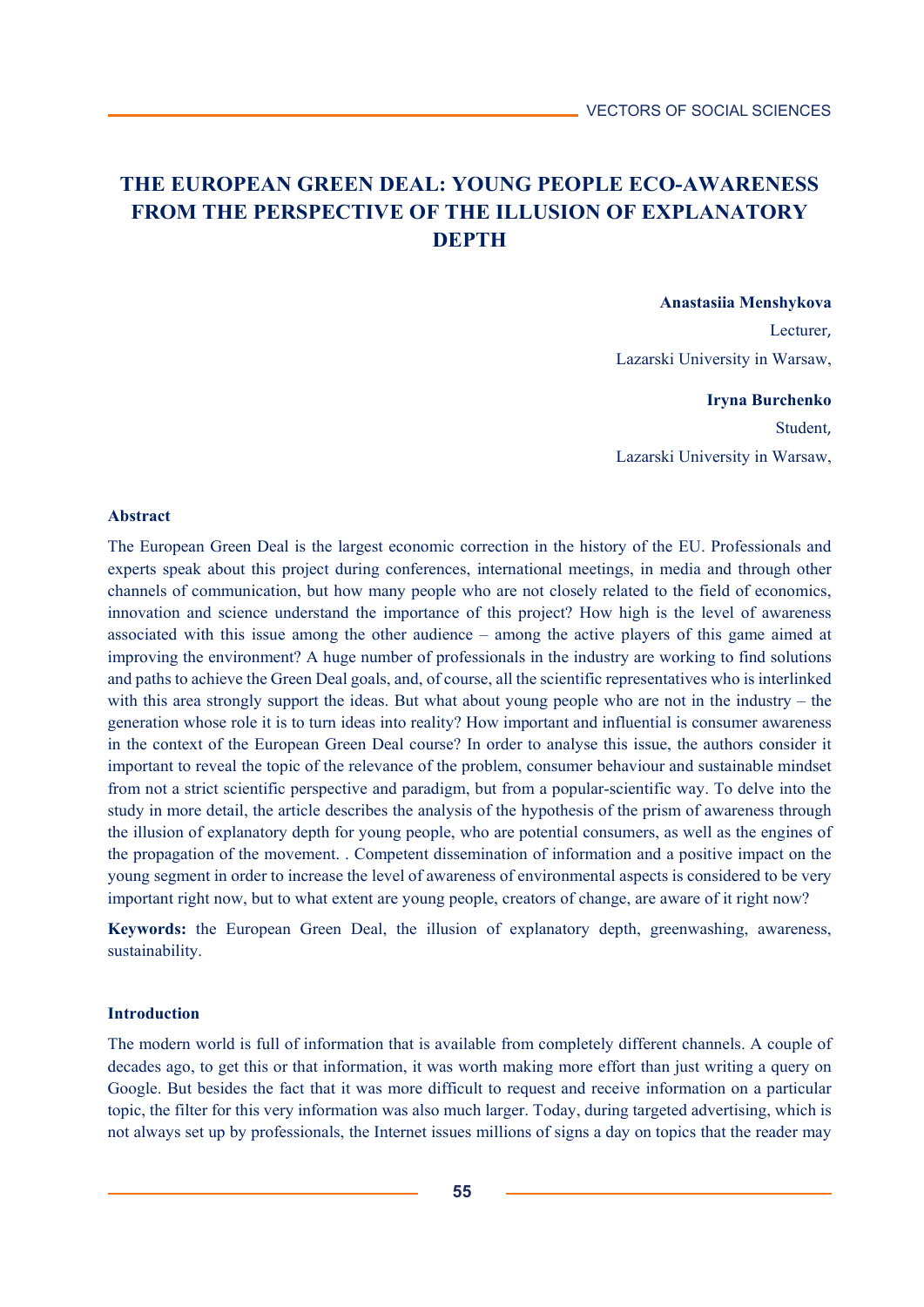never have been interested in – one did not ask for it, did not choose it. This can lead to information fatigue<sup>1</sup> – when one does not feel like reading at night or watching TV, because there is simply too much information. Also, the so-called information boom, the authors believe, gives way to the development of such a phenomenon as the illusion of explanatory depth<sup>2</sup>.

An example is considered to make it comprehensible: with help of target advertising, a person gets an article on the topic of how the kettle works. The so-called lead clicks on the link, reads this article, without checking the authenticity and relevance, as well as the source at all. After reading, the lead tends to think that now he or she has more knowledge about the operation of teapots, but technically, any of the people who does not understand teapots can write such an article and publish it on a well-packaged platform<sup>3</sup>. What does this mean and how does it interlink with the topic? Promoting a 'sustainable lifestyle' is one of the hottest topics of our time – a bunch of brands make PR campaigns on it, influencers are making money, and there is information about global issues and campaigns for sorting waste, using less water and cutting down on meat more than ever before. But authors became curious about the following – what is the level of greenawareness of your people? Hence, the perspective of the illusion of explanatory depth was chosen to conduct empirical research on this matter to check the hypothesis whether even with this amount of accessible information and this topic being so hot literally and figuratively, do representatives of the young generation know about the problems that the European Green Deal aims to solve, and is their consumer behaviour influenced by it?

Goals of the European Green Deal are specific and detailed. But an important element in achieving the goals of the project is considered to be the dissemination of information and any popularization of the topic<sup>4</sup> – not only among politicians, sociologists, economists and professionals in areas closely related to the European Green Deal, but also among the younger generation, whose levers of influence are non-scientific conferences and published pacts, and the Internet, social networks and trends. Consumers tend to buy a new phone even if it is not entirely sustainable in terms of consumption<sup>5</sup>, but because 'being trendy' is being promoted more than being 'green conscious'.

At the same time, it is important to ensure that the consumer receives complete and truthful information about the product. The topic has become so influential in the business world that so-called greenwashing has become accepted. Greenwashing is a form of marketing in which slogans and methods of promotion with green methods are applied<sup>6</sup>, but in fact, it is just a delusion about the goals of the organisation presenting them in a favourable light. The growing demand for eco-products has become an incentive for ecological speculation by unscrupulous producers as well as marketing specialists. This includes the groundless use of 'eco' and 'bio' labels<sup>7</sup>. As a clear instance, a manufacturer positioning a coating from wood as environmentally friendly can be taken. The company deliberately or unknowingly hides the fact that the

 $\overline{a}$ 

sustainability: policies and approaches in European Union Member States: final report, Tasiopoulou, E.(editor), 2022, https://data.europa.eu/doi/10.2766/391. [L.s.20.03.2022].

<sup>&</sup>lt;sup>1</sup> Simpson, C. W. and Prusak, L. 1995. Troubles with information overload – Moving from quantity to quality in information provision. International Journal of Information Management, 15: 413-425.<br><sup>2</sup> Waytz, A., 2017. The Illusion of Explanatory Depth. Available at: https://www.edge.org/response-detail/27117.

<sup>&</sup>lt;sup>3</sup> Schneider, S. C. 1987. Information overload: Causes and consequences. Human Systems Management, 7: 143-153.<br><sup>4</sup> European Commission, Directorate-General for Education, Youth, Sport and Culture, Education for environmen

<sup>5</sup> European Commission, Directorate-General for Environment, Policies to encourage sustainable consumption: full report, Publications Office, 2012, https://data.europa.eu/doi/10.2779/6032. [L.s.20.03.2022]. 6

Rienstra, D. "Is Corporate Social Responsibility the Greening of Industry, or its Green washing?" *Humanitarian Affairs Review.* Spring (2003).

Barone, M. J., Miyazaki, A. D., Taylor, K. A. (2000). The influence of cause-related marketing on consumer choice: Does one good turn deserve another? Journal of the Academy of Marketing Science, 28, 245–267.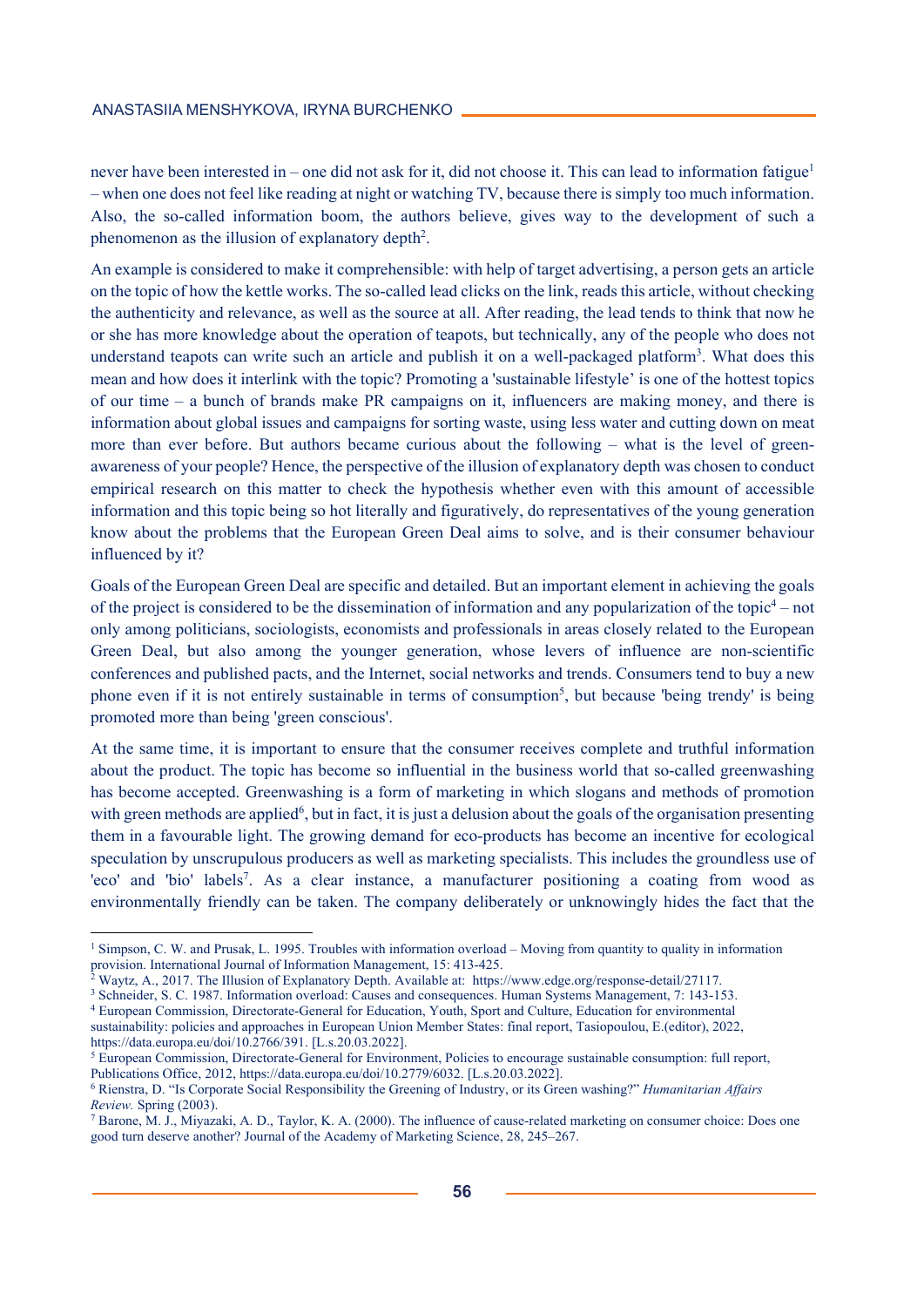wood for the production was obtained with violations of forest laws, and for treatment used impregnations and paints with non-ecological composition. Natural products do not equal ecological products. Greenwashing significantly hinders the development of ecological production and consumption.

As a result, not only the deceived buyer suffers. Environmentally responsible business is replaced by enterprises<sup>8</sup>, which continue to pollute the air and water and do not recycle production wastes. This may create the illusion of competition and, as a result, a chance of failure of truly 'green' firms.

Modern market realities are such that there is little transparency in terms of information from the manufacturer and the buyer. Here the phenomenon, which will be discussed further – the illusion of explanatory depth – comes into the play. Big players are moving more and more to the side of awareness, but what about small and medium-sized businesses? It is considered to be crucially important to develop local rules for small and medium-sized enterprises, because they own a huge share of the markets of European countries<sup>9</sup>, but the same rules do not work in a same way in different markets. Therefore, the adaptation of common goals to the realities of individual micro-markets (countries, regions, cities) is considered to be an important aspect.

Sustainability itself is a very important skill, a set of knowledge and information that is gaining momentum in European countries. In the programs of various universities for several years there are subjects aimed at this topic. For example, at the Warsaw School of Economics, at the Global Business, Finance and Governance programme, there is a course called Sustainable Development, which studies the goals of Sustainable Development, climate, and consumer awareness issues, both on the part of the buyer and the business. So naturally, the pursuit of sustainability has major implications and projects to implement for education, training, and skills. For example: creating a need to increase environmental awareness in curricula (both primary and secondary and higher educational institutions); a need for the development of environmentally friendly technologies, production processes, products, services and business models in all sectors of the economy; a change in the way traditional knowledge is performed (and taught) and new types of learning; a need for close interaction between education and training systems and their environment to create an ecosystem of skills and values in which skills development goes hand in hand with economic, technological and social changes $10$ .

For the entrepreneur the primary motivator, in addition to the overall eco-objective, should be creating new business opportunities by controlling resources, more innovative methods, and ultimately a better reputation – generating profit, but with a social focus. After all, based on the popularization of the problem, consumers are willing to pay more for products that take care of the environment<sup>11</sup>. That is, ecology becomes a new competitive advantage. It changes purchasing habits and the demand for new products and services. Taking all the above-mentioned, authors decided to check the green awareness of the taken sample of the young audience from the perspective of the illusion of explanatory depth.

<u>.</u>

<sup>8</sup> Alves, I. M. (2009). Green spin everywhere: How greenwashing reveals the limits of the CSR paradigm. Journal of Global Change and Governance, 2, 9–34.

<sup>9</sup> Charlotte Roig-Ramos, Thomas Pellerin-Carlin, Cities in Europe: what EU innovation can do for climate neutrality, Jacques Delors, Institute, September 2019.

<sup>&</sup>lt;sup>10</sup> European Commission, Directorate-General for Education, Youth, Sport and Culture, Education for environmental sustainability: policies and approaches in European Union Member States: final report, 2022, https://data.europa.eu/doi/10.2766/391. [L. s.20.03.2022].

<sup>11</sup> Aryal, K.P., Chaudhary, P., Pandit, S. Sharma, G. (2009). Consumers' willingness to pay for organic products: a case from Kathmandu Valley. The Journal of Agriculture and Environment.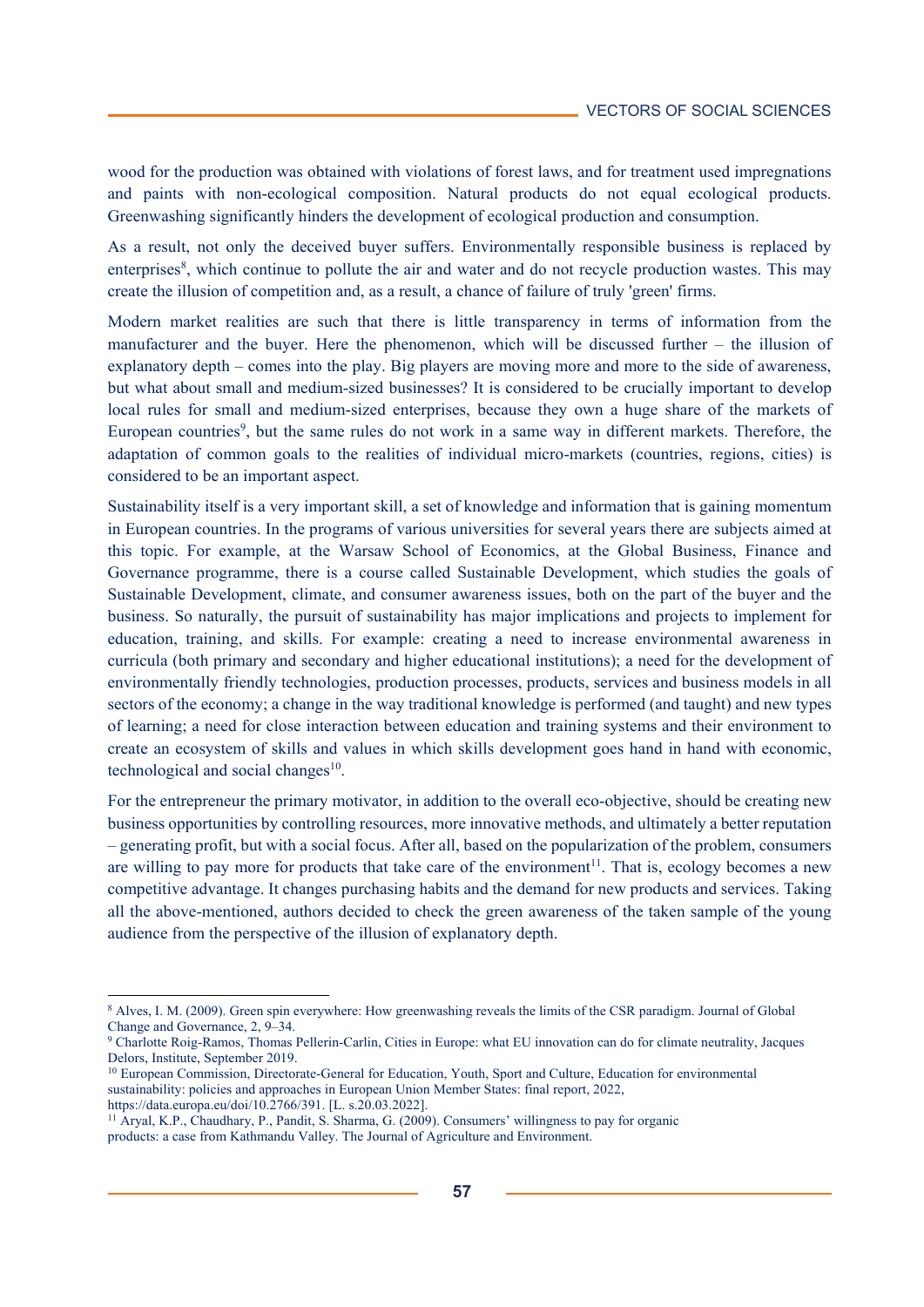### **1. The illusion of explanatory depth**

The illusion of explanatory depth is an assumption that one perfectly understands cause and effect relationships, while, in reality, it is far from the case. Rozenblit and Keil, both Yale psychologists, first studied and coined this term back in 2002 with the study 'The misunderstood limits of folk science: an illusion of explanatory depth. According to them, the Illusion of Explanatory Depth is the incorrectly held belief that one understands the world on a deeper level than one does<sup>12</sup>.

If there is a question about how the toilet works, most people will immediately answer: 'Yes, I do know how it works, it's just a toilet'. But if the question of how the toilet works becomes exposed to be reflected and thought over, most people are getting confused, because actually the intuitive understanding of the toilet is very superficial, unless the respondent is not a plumber or good at engineering. The illusion of explanatory depth is, in other words, when people inaccurately overestimate their knowledge in a certain thing. The previous example of toilets can be swapped and replaced with refrigerators, zippers, locks, mathematics, history, art, general knowledge assessment or… sustainable development, global concepts of ideas like the European Green Deal. Authors find the phenomenon a relevant prism for analysing the level of awareness and knowledge in the eco-topic. There is an enormous amount of information regarding the topic all over the Internet and other channels, but how much do we really know about it and, hence, understand the importance of the issue?

## **2. Methodology and research and description**

 $\overline{\phantom{a}}$ 

The purpose of authors' research is to investigate hypothesis as follows: there is a correlation in the level of eco-awareness and the level of the illusion of explanatory depth of young generation (residents of Poland are taken as a research group). Another issue that this article questions is whether respondents are aware about the problems that the European Green Deal aims to solve and is their consumer behaviour influenced by it. An online questionnaire was chosen for collecting the information.

The survey includes the personal date of the respondents (including nationality, age, and direction of study). This is done to enable further research/ hypotheses based on the information received. All questions that followed focuses on people's eco-habits. The authors tried to make them explicable to get answers without cognitive biases. An important factor is whether the co-respondent belongs not only to an understanding, but also to concrete actions from it. Also, is there a factor and acceptance that eco-labels improve the situation of the ecosystem or in their understanding this is just a marketing move.

The age group of students aged from 17 to 25 is chosen. The aim of this idea is to avoid increased bias research by interviewing people belonging to the same age and social group. It is also accessible, since one of the authors is a lecturer, and another author is a student herself. The survey has an online form, so it was clearly distributed among the participants. Since the research does not require physical presence, authors managed to attract the attention of students from different universities, cities and even countries according to the study purpose's request. Authors chose the group of respondents with the minimal culture, age, and mindset differences. Ethnic groups in the majority: Ukrainians, Belarussians, Poles and Russians. The areas of study are completely different, most of them partly related to the topic of the environment. Authors aim to check whether respondents not only have a certain level of awareness, but also complete concrete actions

<sup>&</sup>lt;sup>12</sup> Menshykova, A., 2021. The Illusion of Explanatory Depth from the Perspective of Gender Socialization. Warsaw: Lazarski University Press.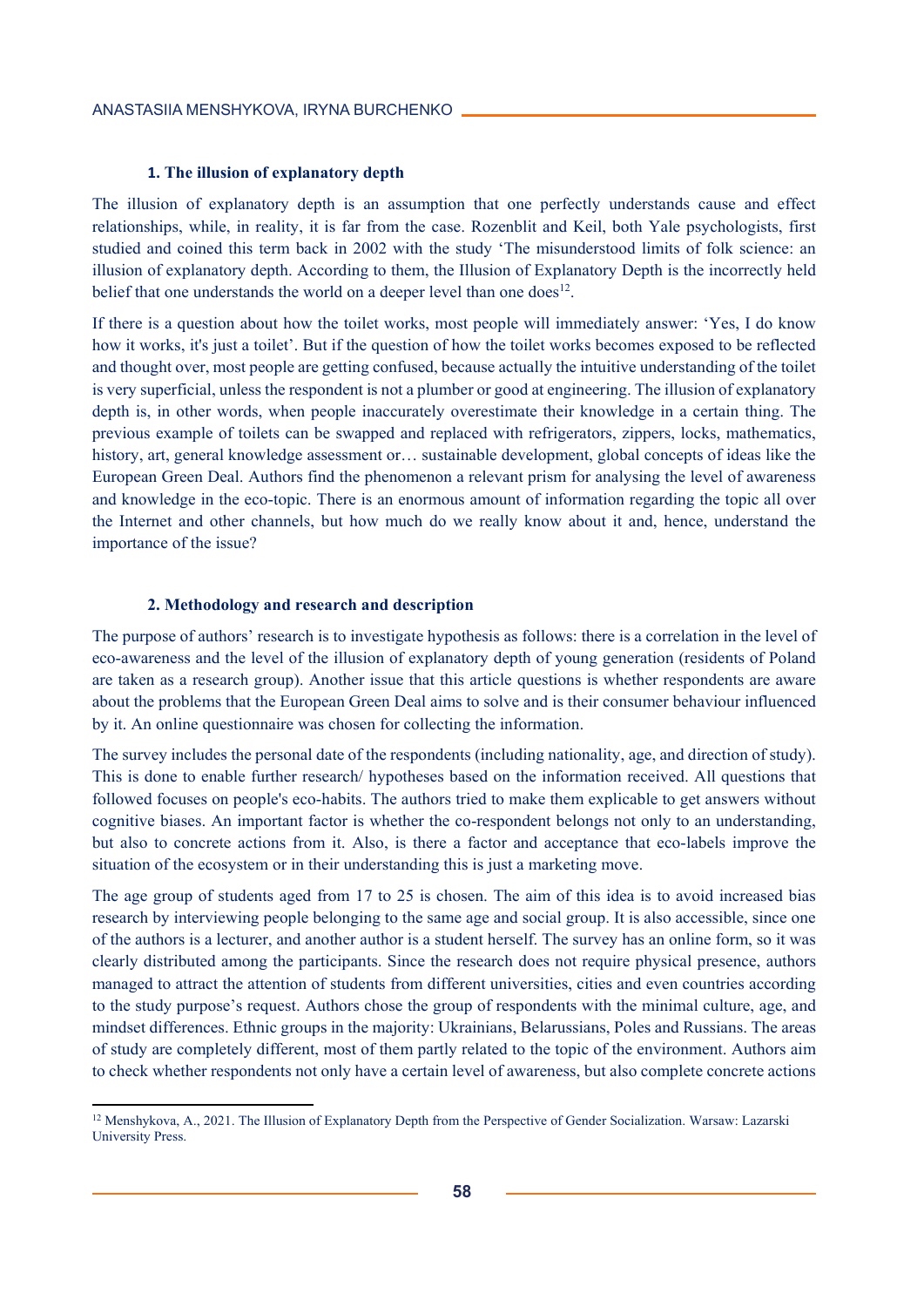based on them when it comes to their purchasing and consuming behaviour. A practical significance of the research is that the data may be used for further research to test different hypotheses. The question sets are shown in the Attachment 1.

# **Conclusions**

During the research and the hypotheses presented by the authors regarding the awareness of the problems solved by Green Deal as an indicator of influence on consumer behaviour due to the presence of the illusion of explanatory depth. Based on the answers of the respondents, where 27.5% knew exactly what the European Green Deal was or 43.5% partially, there is a misconception in many areas. Correspondents 'having knowledge in the field' still ended up doubting their power to change and tended to think that their already existing habits were insignificant.

 This leads to the conclusion that there is insufficient promotion of the problem to a wide audience in a simple manner of expression. It is also necessary to consider that there is a demand for ecological products. According to the survey, most respondents, in addition to the purchase of green products, have 'green' habits. It is possible to trace a tendency of striving to develop resource saving behaviour (water saving category, electricity saving – 75.4%), the respondents try to take less packages and use reusable bags instead of them (60.9%).

At the same time, the choice of products due to marketing conventions is reduced to incorrect support for the choice of fake eco-labels, as 56.5% of the respondents chose eco and bio marks on a level with the official eco-labels. All in all, it is clear that the dissemination of information is present, but the correctness of its recreation and verification of receiving resources is insufficient.

To summarize, The European Union has launched the European Green Deal, which plans to turn the economy, politics, and people's personal lives towards eco. This is a very large-scale and deep transition, which consists not only in economic and political issues, but also in the awareness of consumers, in changing the usual rules of the market, consumption and choice. By and large, this issue is interesting and important to study from the perspective of behavioural economics and marketing because it is crucial to popularize an awareness and understanding of sustainability are those variables whose task is to change the behaviour of both sides of the market, both consumers and producers, towards the eco paradigm.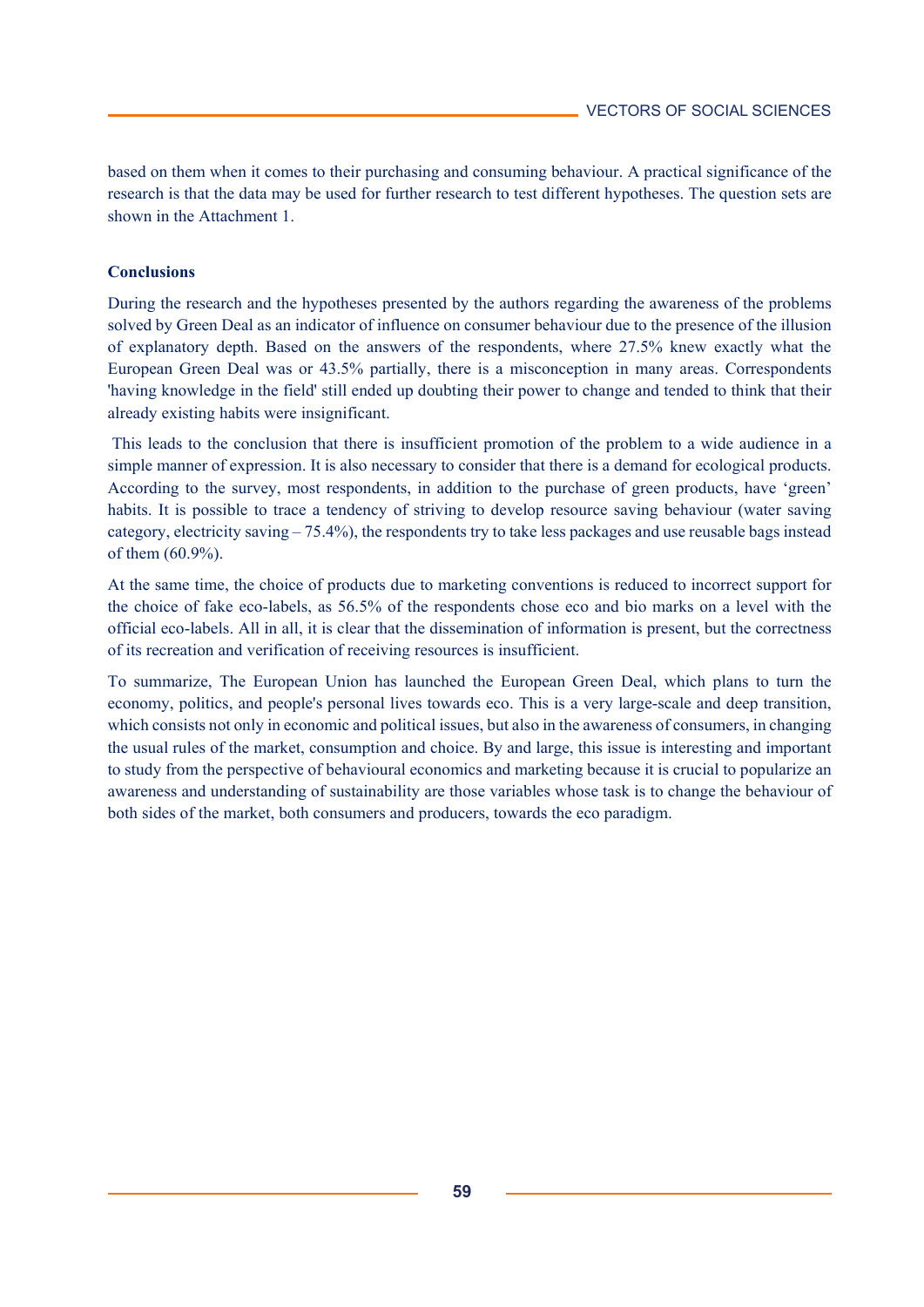#### **Bibliography**

- 1. Simpson, Chester. W. and Prusak, Laurence. 1995. Troubles with information overload Moving from quantity to quality in information provision. International Journal of Information Management, 15;
- 2. Waytz, Adam, 2017. The Illusion of Explanatory Depth. Available at: https://www.edge.org/response-detail/27117. [Last seen 20.03.2022];
- 3. Schneider, Susan C. 1987. Information overload: Causes and consequences. Human Systems Management, 7;
- 4. European Commission, Directorate-General for Education, Youth, Sport and Culture, Education for environmental sustainability: policies and approaches in European Union Member States: final report, Tasiopoulou, E.(editor), 2022, https://data.europa.eu/doi/10.2766/391;
- 5. European Commission, Directorate-General for Environment, Policies to encourage sustainable consumption: full report, Publications Office, 2012, https://data.europa.eu/doi/10.2779/6032 [Last seen 20.03.2022];
- 6. Rienstra, D. "Is Corporate Social Responsibility the Greening of Industry, or its Green washing?" *Humanitarian Affairs Review.* Spring (2003);
- 7. Barone, Michael J., Miyazaki, Anthony D., Taylor, Kimberly. A. (2000). The influence of cause-related marketing on consumer choice: Does one good turn deserve another? Journal of the Academy of Marketing Science, 28;
- 8. Alves, Igor. M. (2009). Green spin everywhere: How greenwashing reveals the limits of the CSR paradigm. Journal of Global Change and Governance, 2;
- 9. Charlotte Roig-Ramos, Thomas Pellerin-Carlin, Cities in Europe: what EU innovation can do for climate neutrality, Jacques Delors Institute, September 2019;
- 10. European Commission, Directorate-General for Education, Youth, Sport and Culture, Education for environmental sustainability: policies and approaches in European Union Member States: final report, 2022, https://data.europa.eu/doi/10.2766/391 [Last seen 20.03.2022];
- 11. Aryal, Kamal P., Chaudhary, Pashupati, Pandit, Sangita, Sharma, Govinda. (2009). Consumers' willingness to pay for organic products: a case from Kathmandu Valley. The Journal of Agriculture and Environment;
- 12. Menshykova, Anastasiia, 2021. The Illusion of Explanatory Depth from the Perspective of Gender Socialization. Warsaw: Lazarski University Press;
- 13. Agora Energiewende and Ember. 2021. 'The European Power Sector in 2020.' Available at: https://www.agora-energiewende.de/en/publications/the-european-power-sector-in-2020/ [Last seen 20.03.2022];
- 14. Artelys. 2020. 'An Updated Analysis on Gas Supply Security iт the EU Energy Transition.' Available at: https://www.artelys.com/wp-content/uploads/2020/01/Artelys-GasSecurityOfSupply-UpdatedAnalysis.pdf. [Last seen 20.03.2022];
- 15. Council of the European Union. 2021. 'Outcome of Proceedings, Proposal for a Regulation of the European Parliament and of the Council Establishing the Framework for Achieving Climate Neutrality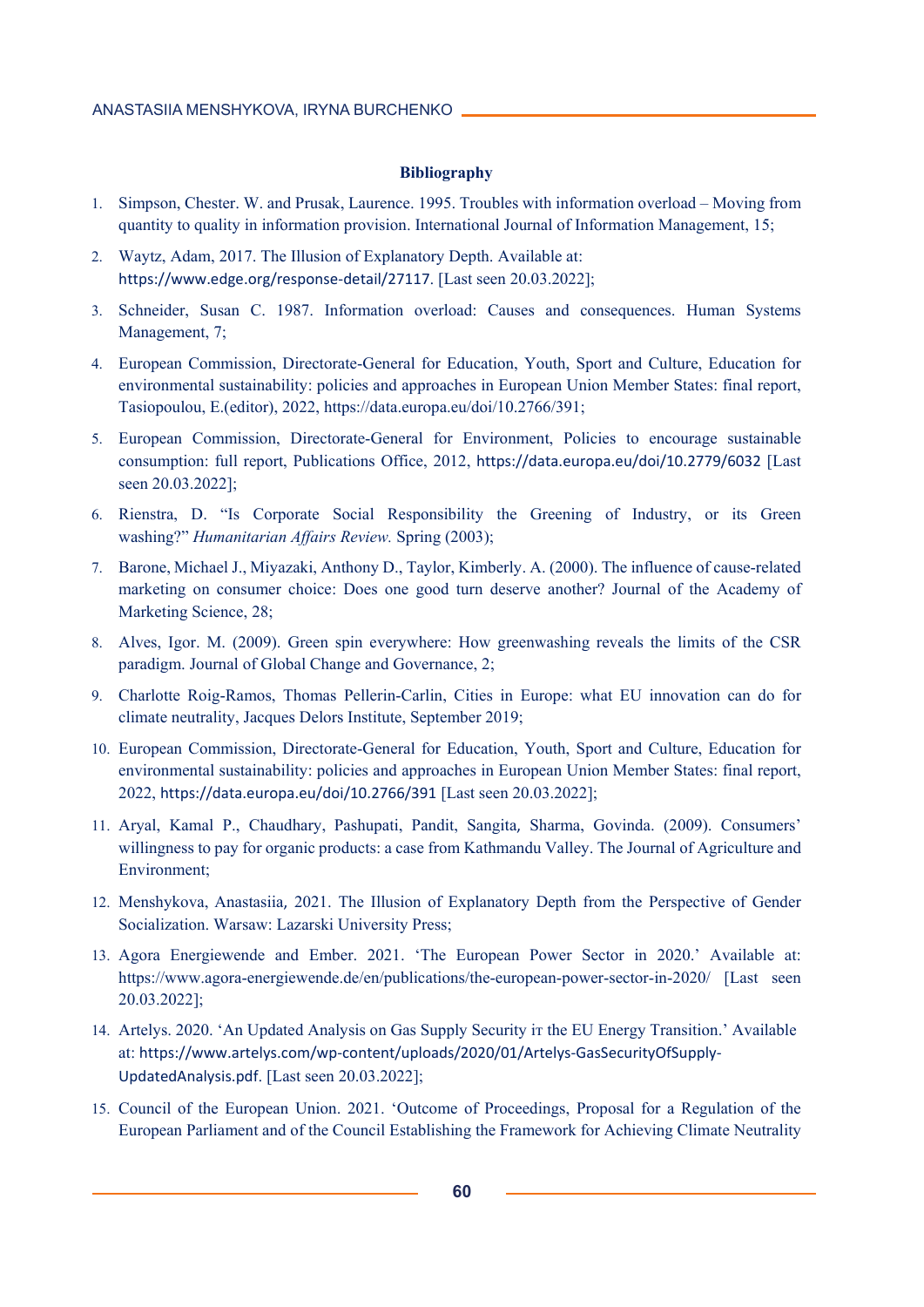and Amending Regulation (EU) 2018/1999 (European Climate Law).' Available at: https://www.consilium.europa.eu//media/49461/st08440-en21.pdf. [Last seen 20.03.2022];

- 16. Dejgaard, Hans Peter, and Appelt, Jonas 2018. 'An Analysis of the Climate Finance Reporting of the European Union.' Actalliance EU (April):1–58. Available at: https://actalliance.eu/resourcespost/analysis-an-analysis-of-the-climate-finance-reporting-of-the-european-union/. [Last seen 20.03.2022];
- 17. European Commission, 2021. A European Green Deal. Available at: https://ec.europa.eu/info/strategy/priorities-2019-2024/european-green-deal\_en. [Last seen 20.03.2022];
- 18. European Commission. 2020. 'A New Industrial Strategy for Europe.' Available at: https://ec.europa.eu/info/sites/default/files/communication-eu-industrial-strategy-march-2020\_en.pdf. [Last seen 20.03.2022];
- 19. European Commission. 2021. 'European Green Deal: Commission Proposes Transformation of EU Economy and Society to Meet Climate Ambitions.' Available at: https://ec.europa.eu/commission/presscorner/detail/en/ip\_21\_3541 [Last seen 20.03.2022];
- 20. Fernbach, Philip, Sloman, Steven, 2017. The knowledge illusion: why we never think alone. New York: Riverhead Books;
- 21. Frederick, Shane, 2005. Cognitive reflection and decision making. Journal of Economic Perspectives, 4(19);
- 22. Fulcher, James, Scott, John, 2011. Sociology. Oxford: Oxford University Press;
- 23. Furfari, Samuel, and Mund, Ernest. H., 2021. Is the European green deal achievable? The European Physical Journal Plus. 136. 10.1140/epjp/s13360-021-02075-7;
- 24. Kahneman, Daniel, 2011. Thinking, fast and slow. New York: Farrar, Straus and Giroux;
- 25. Keil, Frank, Rozenblit, Leonid., 2002. The misunderstood limits of folk science: an illusion of explanatory depth. Cognitive Science, 5(26);
- 26. Polish Government. 2021. 'Polityka Energetyczna Polski Do 2040 R.' Available at: https://www.gov.pl/web/klimat/polityka-energetyczna-polski [Last seen 20.03.2022];
- 27. The Sustainability Institute by ERM (Environmental Resources Management), 2019. Green New Deals: The Role of Business. Available at: https://www.sustainability.com/thinking/green-new-deals-the-roleof-business/ [Last seen 20.03.2022];
- 28. WindEurope. 2020. 'Our Energy, Our Future.' Available at: https://windeurope.org/aboutwind/reports/our-energy-our-future/ [Last seen 20.03.2022];
- 29. World Economic Forum, 2020. No More Business as Usual: Green Deal Needed in Europe's Recovery, Say Company Leaders. Available at: https://www.weforum.org/press/2020/09/no-more-business-asusual-green-deal-needed-in-europe-s-recovery-say-company-leaders/ [Last seen 20.03.2022].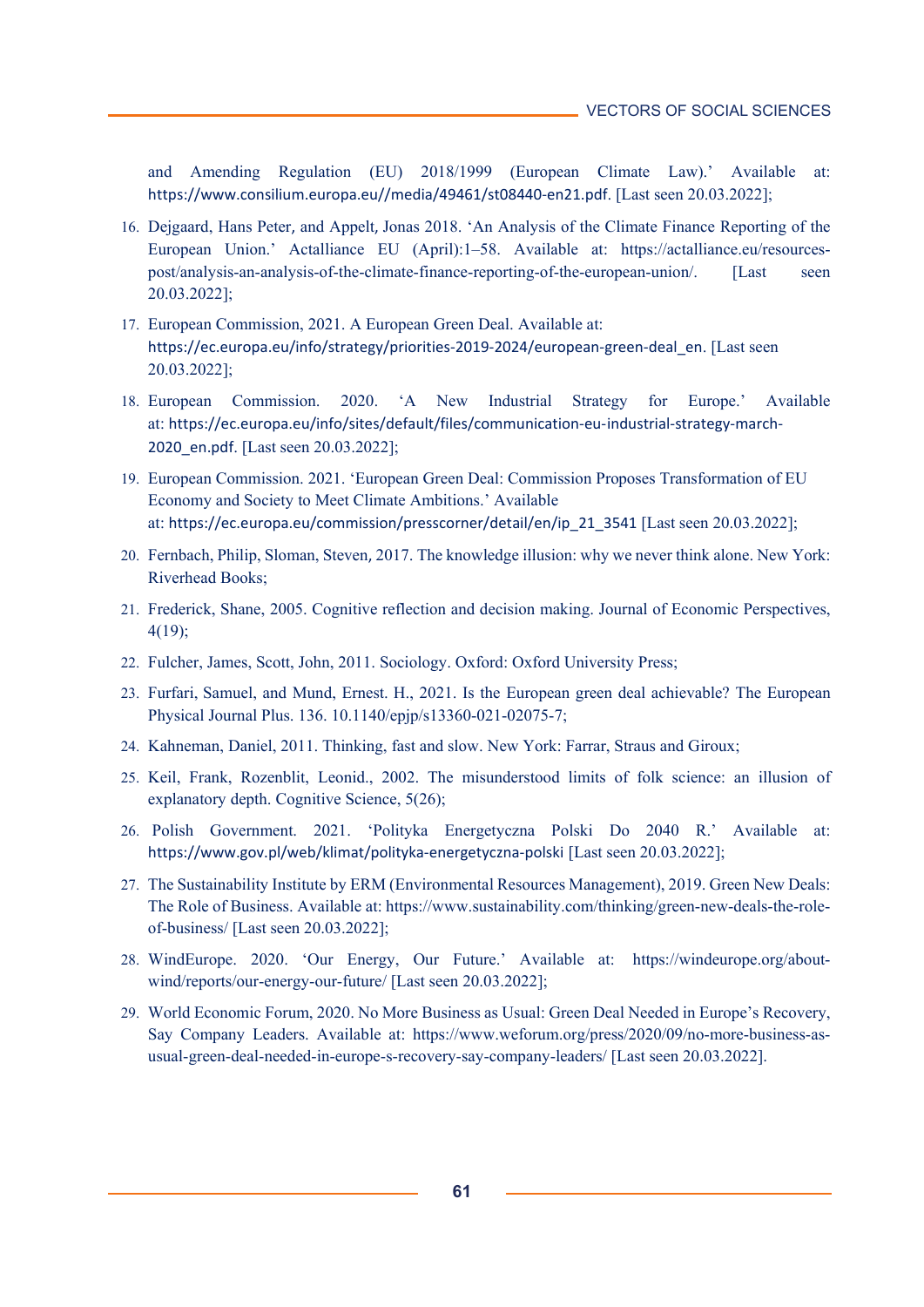# **Attachment 1.**

Used questionnaire:

https://docs.google.com/forms/u/0/d/1aPLYr5R7sL57QJvCcmO1Rz\_Piwu8D28v92YoVW2G6LE/printfo rm

# **Attachment 2. Diagrams**



Do you know what is the European Green Deal? 69 responses

When you go out of the room, do you turn off the lights? 69 responses